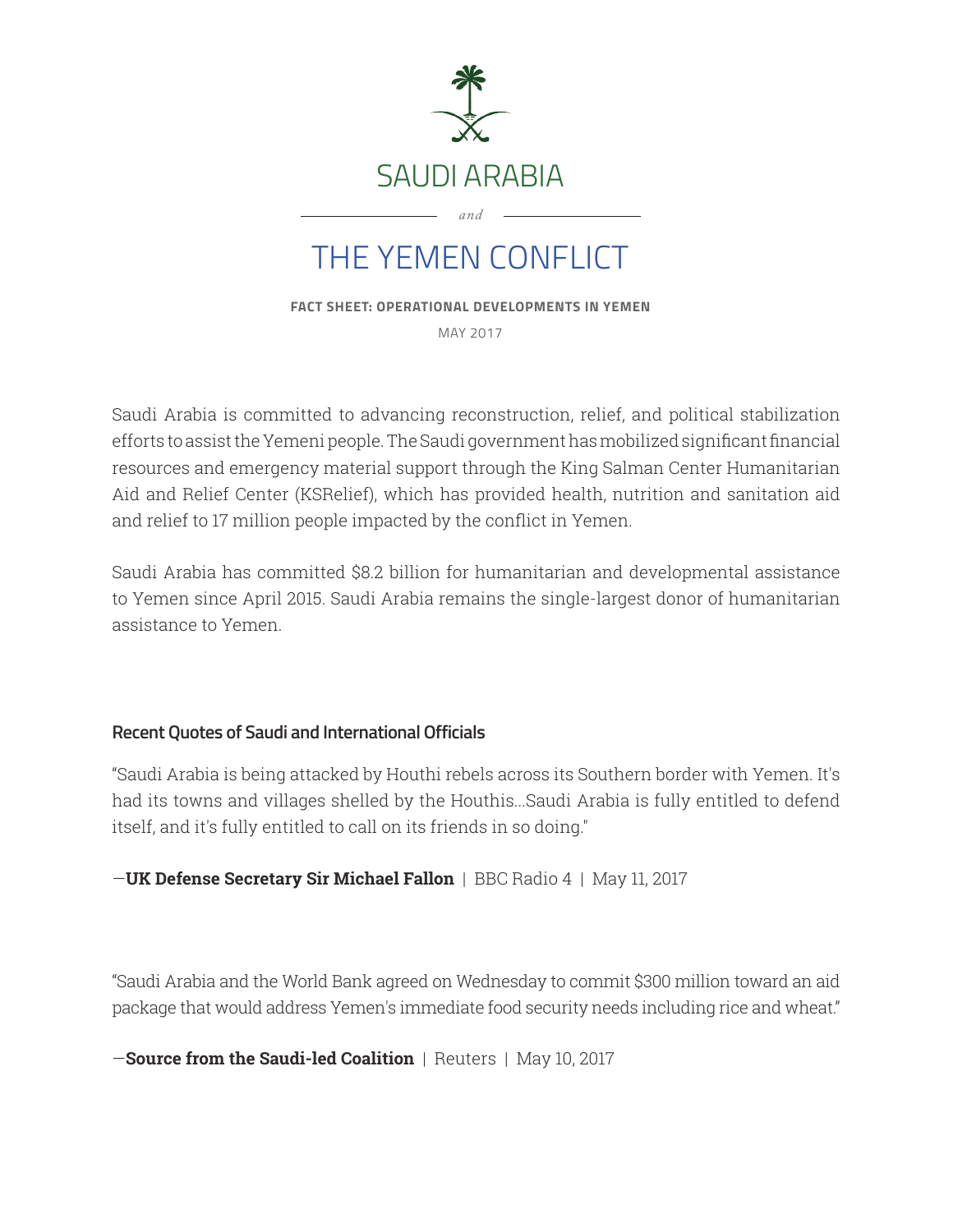"We have no choice but dialogue…We are ready to go to Riyadh, Khamis Mushait, Muscat or elsewhere to start dialogue and to reach an understanding,"

—**Former Yemeni president Ali Abdullah Saleh** | AFP | May 10, 2017

"I think the Saudi armed forced accomplished great achievements. When the operations began, legitimate powers' control over Yemeni territory was almost 0 percent. Today, legitimate powers control 80 percent or 85 percent of Yemeni lands."

—**Saudi Deputy Crown Prince Mohammed bin Salman** | Second Deputy Prime Minister and Minister of Defense | Al Arabiya TV | May 3, 2017

"Our programs have been reaching all regions of Yemen, I want to emphasize all regions, irrespective of who controls it... If you look at what we do as a humanitarian agency, I think it's way beyond any damage that is caused by any attacks."

—**Supervisor General of the King Salman Humanitarian Aid and Relief Centre Abdullah Al Rabeeah** | Reuters | April 27, 2017

"The conflict is evidence that the militias did not want to see the will of the Yemeni people. They violated their decision by going against the government democratically elected by the Yemeni people. They also violated international law and the Gulf Cooperation Council (GCC) initiative. Saudi Arabia and other GCC countries are trying to provide food, development and safety to Yemen."

—**Supervisor General of the King Salman Humanitarian Aid and Relief Centre Abdullah Al Rabeeah** | Arab News | April 23, 2017